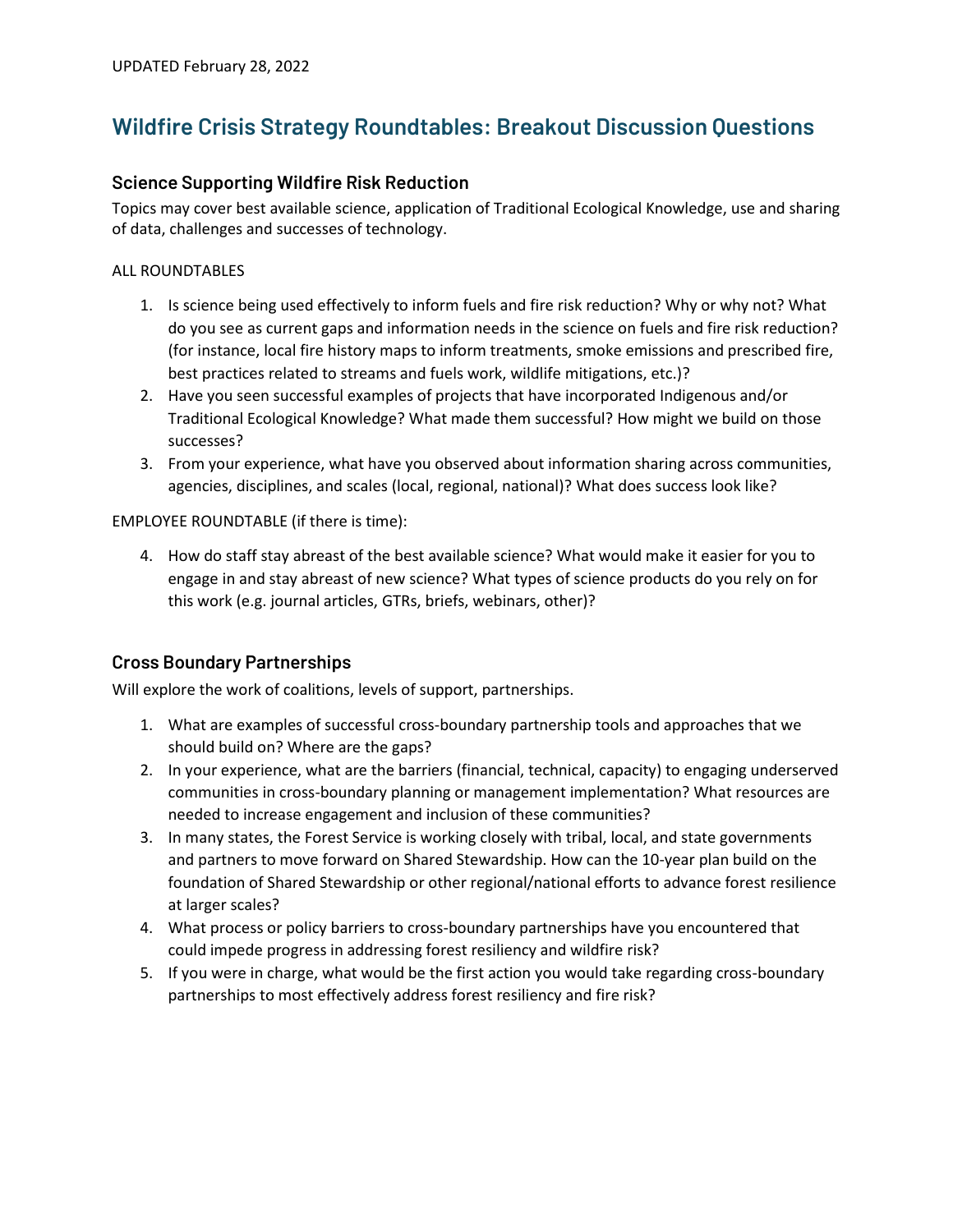### **Workforce Capacity**

Will explore what it means to build and sustain an inclusive workforce, ways to work together, coordination (internal and external):

EMPLOYEE ROUNDTABLE:

- 1. What key workforce skills and knowledge are needed for fuels reduction work within the Forest Service? (If there is time/interest can discuss what is needed from partners).
- 2. How might we ensure our workforce is well-positioned to engage and support underserved and socially vulnerable communities (including tribal communities) as we implement the 10-Year Wildfire Crisis Strategy?
- 3. What are the major constraints around Forest Service workforce capacity (numbers, training, skills, support, interest)?
	- a. How is your Forest/Region/Unit working to overcome these constraints?
	- b. Are there existing training and workforce development programs we should leverage?
- 4. What tools can the agency use to help address these capacity constraints? (Examples may include use of the Enterprise model to bring in additional capacity as needed or using a surge capacity workforce model to expand the Forest Service workforce in response to the wildland fire crisis).
- 5. What are the benefits and drawbacks to mobilizing the wildland fire suppression workforce to help address issues of capacity around fuels reduction work? Should we mobilize this workforce?

#### PARTNER ROUNDTABLE:

- 1. What are key workforce skills and knowledge that are needed for fuels reduction work within your industry/agency/organization? (If there is time/interest can discuss what is needed from the agency).
- 2. How might we ensure our workforce is well-positioned to engage and support underserved and socially vulnerable communities (including tribal communities) as we implement the 10-Year Wildfire Crisis Strategy?
- 3. Where does your industry/agency/organization fit in this discussion of capacity? What major constraints are you facing around workforce capacity (numbers, training, skills, support, interest)?
	- a. How is your industry/agency/organization working to overcome those constraints?
	- b. Are there existing training and workforce development programs you are leveraging?
- 4. How can the Forest Service help to address these capacity constraints? Where does the agency need to focus in order to be helpful in this fuels reduction work?